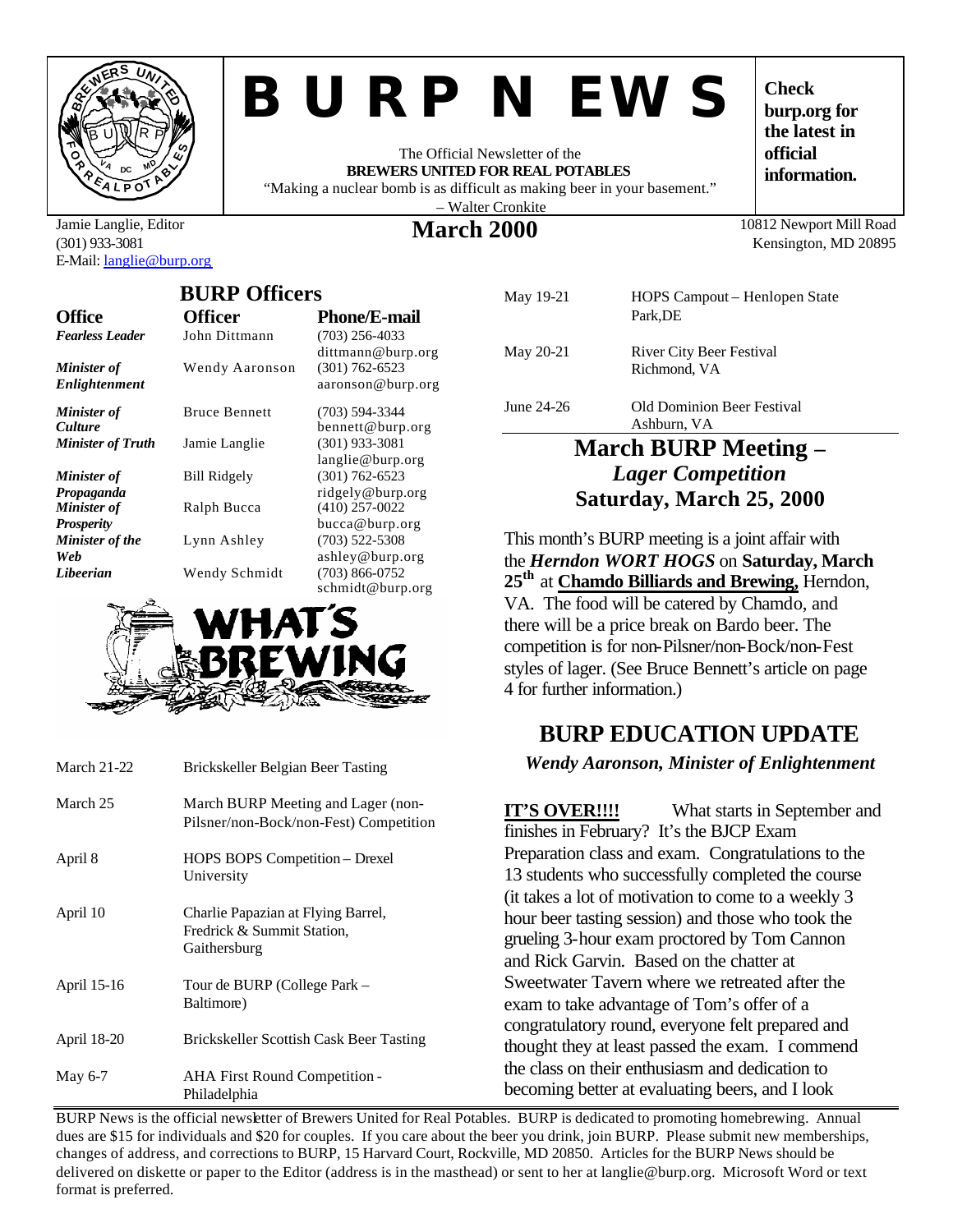forward to judging with you during the monthly club competitions and national competitions.

Each time I organize this class, I listen to the feedback and try to improve it, and in my opinion, the 1999 BJCP class was the best. However, it would not be possible to organize something like this without the tremendous assistance from our advanced brewers who are willing to share their knowledge and expertise. Many thanks to Jim Rorick, Robert Stevens, Bill Ridgely, Jim Busch, A. J. Delange, Delano Dugarm, John Dittmann, Colleen Cannon, Mike Graham, Andy Anderson, Steve Marler, and Randy Paul. My gratitude goes to Bob Maher and Robert Stevens for allowing us to disrupt their households on Thursday evenings, and of course, to Miles Smith who invited us to use his comfortable training facility at Brew America for the exam.

I especially would like to thank and acknowledge Tom Cannon for his commitment to making this a successful class. Tom led two sessions. He provided a course overview, discussed the exam, provided insights on judging, and discussed altbiers and rauchbiers. However, his leadership of the two study sessions held after the official end of the 13 week course actually contributed to the overall success of this program. For these sessions, he provided tips and insights into taking the exam, prepared practice exams, beers for judging, and most importantly, he graded the practice exams and judging sheets. The feedback he provided was invaluable for focusing one's attention to the areas that required additional study. The feedback that I received from class participants was extremely positive, but most importantly, the practice gave people the encouragement to follow through and take the exam.

Again, many thanks to the instructors. Without their commitment to educating our membership, we would not have the quality of club that we are proud to belong to.

#### **FUTURE BJCP EXAM PREPARATION**

**CLASS:** Heh, I need a break. However, that doesn't mean we can't do this again starting in September if there is sufficient interest. Please let me know if you are interested and are willing to put the effort into the program. I'll put your name on a list. If we get 9 to 14 people, we will have a class.

#### **MARCH COMMERCIAL BEER TASTING:**

I'm not sure about this because I'm not sure about what we are judging at the March competition. However, if I have any lagers left over from the BJCP class, I'll bring them.



**Spirit of Free Beer** *Bruce Bennett, Minister of Culture*

Our eighth annual Spirit of Free Beer, tentatively scheduled for May 6-7, 2000, at Old Dominion Brewery in Ashburn, VA, is rapidly approaching. This event represents BURP to the outside world. We are, once again, one of the MCAB qualifying events (signifying the importance of BURP to the Brew Clubs nationwide)! I am still looking for the following positions to be filled:

- Judge Coordinator
- Steward Coordinator
- Registrar
- Assistant Registrar

• Transportation and Housing Coordinator Please volunteer today!!!! The sooner we get started the easier it will be and the more fun we will have!!!!!!!!!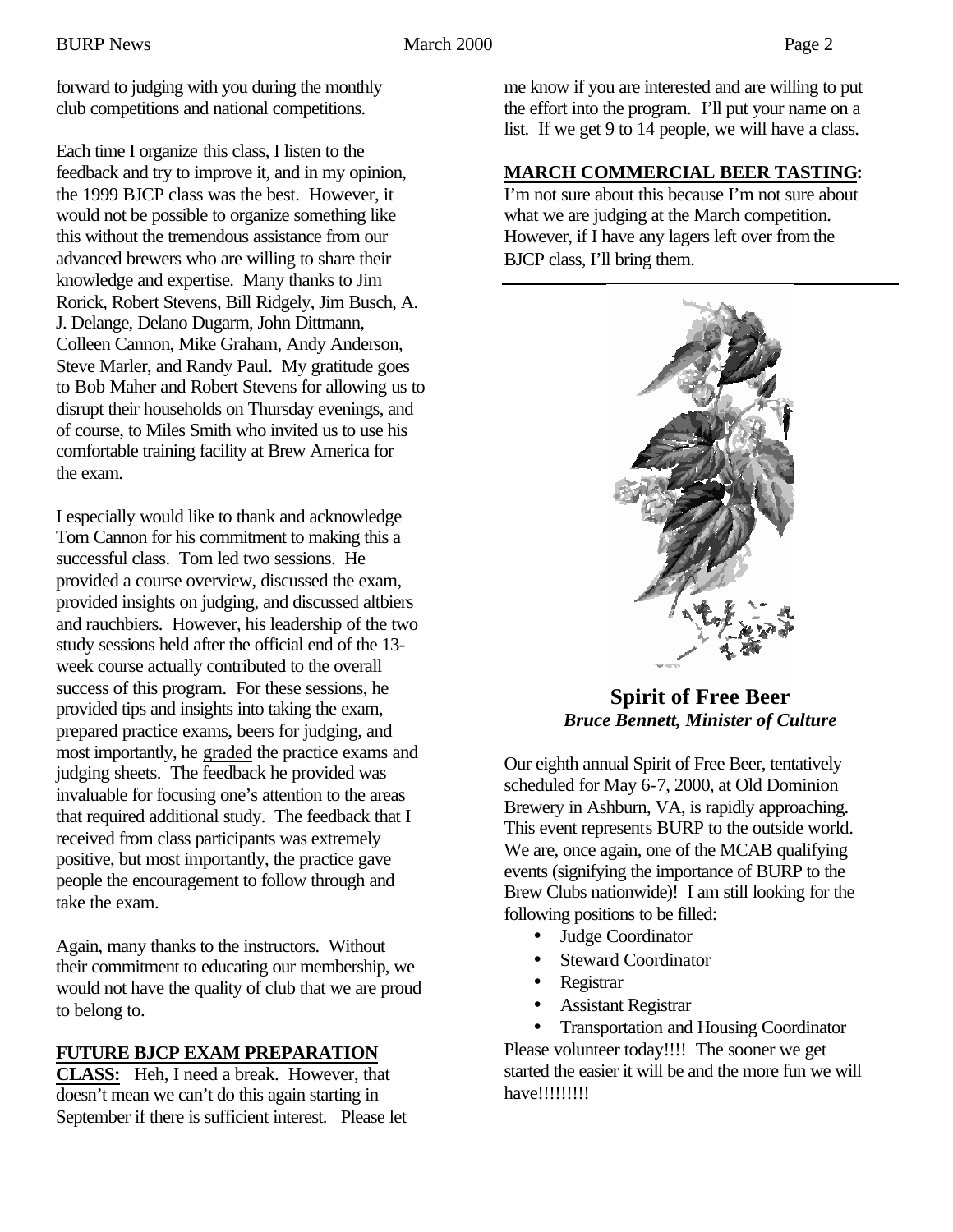# **Dittmann's Dispatch**

*John Dittmann, Fearless Leader*

Welcome to March, the blustery harbinger of Spring. This month we have two events that also signal the beginning of Spring.

First we have St. Patrick's Day, March 17. If we lived in Boston it would be a paid holiday, but in the Mid-Atlantic some of us had to wait until Saturday the 18th to celebrate. That is the day the Mid Atlantic Association of Craft brewers held it's first festival of 2000 at the DC Armory. Steve Marler was BURP's point man on this. We provided beer servers and ran an information table.

The March meeting is set for the 25th at Chamdo in Herndon, VA. It will be BURP's regular meeting, but we will be joined by members of the Herndon Wort Hogs. Health Department regulations forbid us from taking food into the restaurant, but Good News, *we can bring beer*. Please be sure to bring your lagers to the meeting for the Club only contest. Remember, Pilsner, Bock and Fest styles have their own contests, and therefore, they should not be entered in this contest.

I hope everyone has been busy brewing. The Spirit of Free Beer is tentatively scheduled for May 6-7 this year, a month earlier than usual, and might come upon you before you expect it. We will need everyone's help to make this event a success, and I'm sure Minister of Culture, Bruce Bennett, will provide much more information about the SoFB.

Thanks to all who the attended the February meeting at Oxon Hill. [Things will soon be changing at Oxon Hill. The huge National Harbor project is planned for right down the hill in back of the Jaycees Center.] It seemed a harried meeting to me. I arrived late, about 8 P.M., and the festivities were in full swing. Congratulations to Tom and Colleen Cannon and Pat and Janet Crowe on their Dry Stout that won the Stout contest.

I hope to see you all at Chamdo.

# *2000 BURP Meeting Calendar*

*March 25* – Chamdo (*Lager) April 29* – Nick Steidl on the river (*Weizen) May 13* – Rod Rydlun -- chili cookoff (*Bock) June 24* – Jim Busch & Liz Pitts (*Pilsner) July 22* – John Esparolini -- crab feast (*IPA) August 11-13* – Mashout, Popenoe Mountain  *(Kolsch/Alt/Wit) September 16* – Janet & Pat Crowe -- OktoberFest *October 21* – Ralph Bucca (*Maerzen) November 18* – Bill Ridgely & Wendy Aaronson  *(Real Ale) December* – Holiday meeting

Note: TRASH competition on March 25 (Real Ale at Goose Island, Chicago, also March 25)



*Craig Somers*

**Join the BURP overnight trip to Baltimore on April 15 & 16.** Leave from College Park Metro Station on Saturday at 10:00AM and return back on Sunday afternoon. One-way distance to Baltimore is about 35 miles over moderate terrain. Dinner is planned for Brewer's Art, and we'll also visit other brewpubs. Hotel rooms have been reserved for the group. Non-bikers are welcome too! Greet the cyclists around 2:00PM as they arrive in downtown Baltimore for a lunch stop at the Baltimore Brewing Company. For room information, please contact by April 7:

*Craig Somers* at 202-224-5957 (weekday evenings), e-mail: craigsbike@netscape.net *Bill Ridgely* at 301-762-6523[H] or 301-827-1391 [W], e-mail: ridgely@burp.org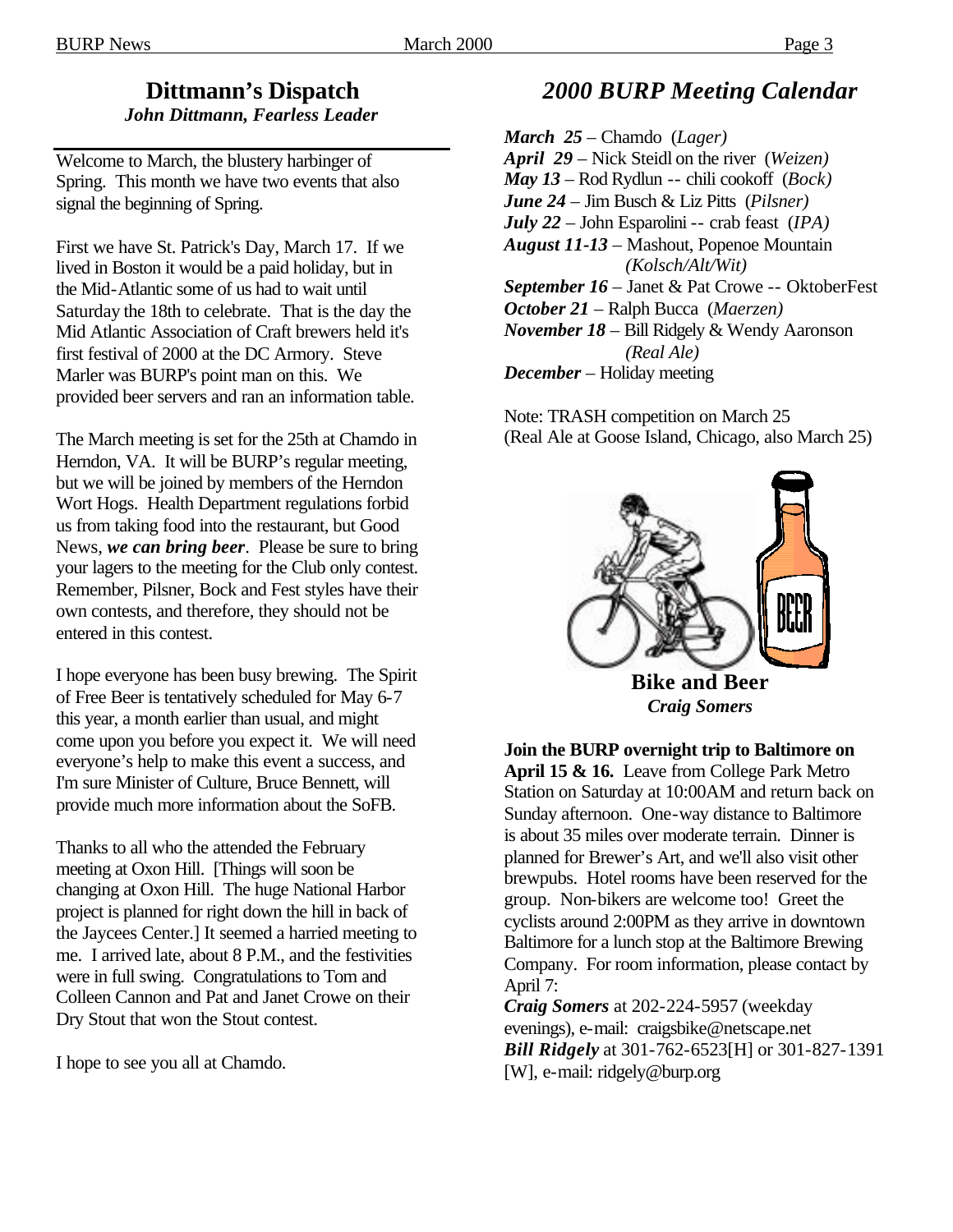

# **BURP Lager Competition**

*Bruce Bennett, Minister of Culture*

**This month's club competition is for Lagers (non-Pilsner/non-Bock/non-Fest). This will give everyone who likes to brew German lagers and American Light Lagers an opportunity to compete. Usually, and again this year, we will have separate competitions for Bock, Fest, and Pilsner styles. The March contest is for all other lager styles, including:**

# **13. Bavarian Dark**

#### **a. Munich Dunkel**

Copper to dark brown. Medium body. Nutty, toasted, chocolate-like malty sweetness in aroma and flavor. Medium bitterness. Hop flavor and aroma, "noble-type" OK. No fruitiness or esters. Low diacetyl OK.

OG 1.052-56, 4.5.5%, 16-25IBU, 17-23SRM. Hofbrauhaus Dunkel, Spaten.

#### **b. Schwartzbier**

Dark brown to black. Medium body. Roasted malt evident. Low sweetness in aroma and flavor. Low to medium bitterness. Low bitterness from roast malt. Hop flavor and aroma "noble-type" OK. No fruitness, esters. Low diacetyl OK. OG 1.044-52, 3.8-5%, 22-30IBU, 25-30SRM. Kulmbacher, Sapporo Black.

# **14. German Light Lager**

#### **a. Dortmund/Export**

Pale to golden. Medium Body. Medium malty sweetness. Medium bitterness. Hop flavor and aroma, "noble-type" ok. No fruitiness, esters, or diacetyl. Alcoholic warmth evident. OG 1.048-56, 23-39IBU, 4-6SRM. DUB, DAB.

#### **b. Munich Helles**

Pale to golden. Medium body. Medium malty sweetness. Low bitterness. Hop flavor and aroma, "noble-type" ok. No fruitiness, esters. Low diacetyl OK.

OG 1.044-52, 18-25IBU, 3-5SRM. Hofbrauhaus, Spaten, Paulaner.

# **16. American Lager**

#### **a. Lite**

Very pale. Light body. Very low bitterness. Low malt aroma and flavor. Low hop aroma and flavor OK. Effervescent. No fruitiness, esters or diacetyl. OG 1.024-40, 8-15IBU, 2-4SRM. Miller Lite, Bud Light, etc.

#### **b. American Standard**

Very pale. Light body. Very low bitterness. Low malt aroma and flavor. Low hop aroma and flavor OK. Effervescent. No fruitiness, esters or diacetyl. OG 1.048-46, 5-17IBU, 2-4SRM. Budweiser, Miller, etc.

#### **c. American Premium**

Very pale to golden. Light body. Low to medium bitterness. Low malt aroma and flavor Ok. Low hop flavor or aroma OK. Effervescent. No fruitiness, esters or diacetyl.

OG 1.046-50, 13-23IBU, 2-8SRM. Michelob, Miller Genuine Draft.

#### **d. Dry**

Pale to golden. Light body. Low to medium bitterness. Low malt aroma or flavor. Low hop aroma and flavor. Effervescent. No fruitness, esters or diacetyl. No lingering aftertaste or bitterness. OG 1.040-50, 15-23IBU, 2-4SRM. Asahi Dry, Bud Dry, etc.

#### **e. Cream Ale/Lager**

Very pale. Efferevescent. Light body. Low to medium bitterness. Low malt flavor or aroma OK. Low hop flavor or aroma OK. Low fruitiness/ester OK. Can use ale or lager yeasts or a combination of both.

OG 1.044-55, 10-22IBU, 2-4SRM Little King's Cream Ale, Genesee Cream Ale.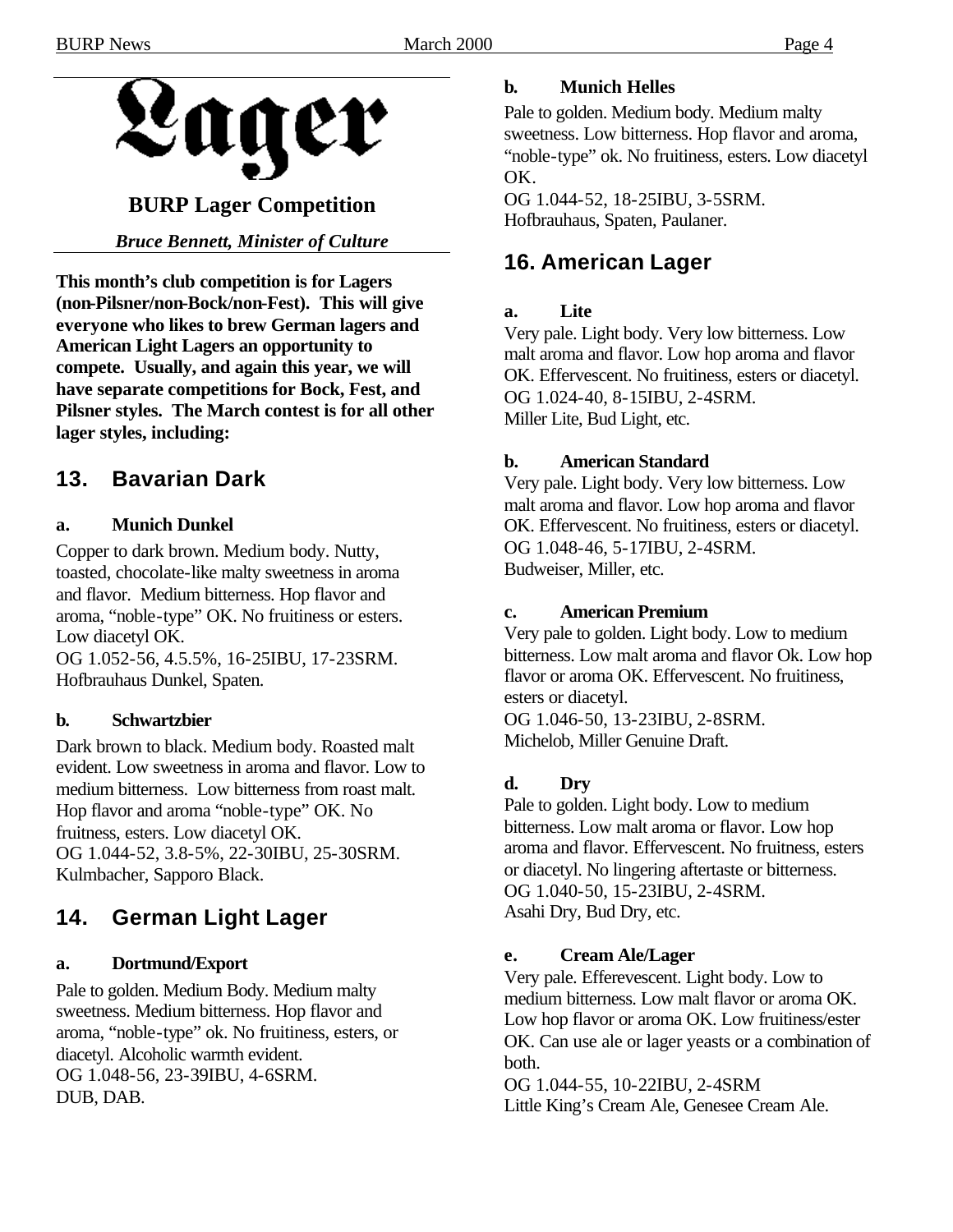### **Lagers, continued**

American pale lager, the world's most ubiquitous beer style, is produced at a rate of 180 million barrels per year and commands a market share in the United States in excess of 97 percent! This amazing feat is not the work of Madison Avenue wizards but the result of over 500 years of evolution.

Records show that lager beer was first brewed by Bavarian monks during the fifteenth century and could only be brewed in the winter months. Largescale production of lager beer did not begin until 1840 in Munich and Vienna. Lagers, and beers in general, were relatively dark in color because of the alkaline nature of the waters in the brewing centers of the world - Dublin, London, Burton-on-Trent, and Munich - and also because it was not possible to produce a malt of both pale color and full flavor.

First brewed in the United States in the early 1840's, lager beer did not take America by storm. Because of an entrenched ale tradition, it would take nearly 40 years for lager to outsell ale. In England the rise of lager has been slower, yet significant.

Market share for ales has dropped from 71 percent to 57 percent over the last eight years. American breweries during the mid-nineteenth century were relatively small and numerous. In 1873 there were more than 4,000 breweries in the country. Market size was dictated by the distance a horse-drawn cart could travel in one day. Beer was always fresh, served from wooden kegs mainly in local saloons. Rarely was beer bottled or shipped long distances; shelf life was not a concern.

New American refrigeration technology made lager production possible all year long. Advances in transportation (especially refrigerated rail cars), bottling, and pasteurization allowed the more successful brewers, willing to invest in the new technology, to expand and to swallow smaller breweries. Many of the smaller breweries produced inferior, inconsistent beers and therefore could not compete.

As breweries expanded into bigger markets with bottled beers, shelf stability became a major concern. Brewmasters discovered American six-row barley was not conducive to a stable all-malt lager.

Most brewers were German immigrants, and the pale lagers of the Germany and Czechoslovakia were brewed using 100-percent barley malt, mainly because of the Continent's plentiful supply of lowprotein barley well suited to that style. American unblended six-row barley produced a darker, more satiating, and less stable product. The solution to the brewers' dilemma was in another very American grain - corn. When it was blended with six-row barley, a cleaner, crisper, more brilliant beer could be produced and shipped over great distances.

The introduction of corn as a brewing ingredient was not taken lightly by the brewers in the late nineteenth century. There were many heated debates among American brewers. But, domestic raw materials have always dictated the style of a region's beer. Technological advances in farming and corn processing made good corn accessible to the brewer, and developments in microbiology gave brewers pure lager yeast.

New brewing technologies and the use of corn blended with domestic high-protein barley permitted American brewers to produce pale, clean, drinkable beer that has proved to be immensely popular with American beer drinkers.

*Explorations in Pre-Prohibition American Lagers*, by George J. Fix Republished from *BrewingTechniques*, May/June 1994.

------------------------------------------------------------

Pre-Prohibition American lagers differed significantly from modern domestic pale lagers. A sampling of recipes reveals higher flavor profiles and greater variety than we expect from this style today. If one were to poll a representative group of beer enthusiasts, home brewers, and commercial microbrewers about preferred beer styles, it is likely that American lagers would fall near the bottom of their lists. I believe that modern American lagers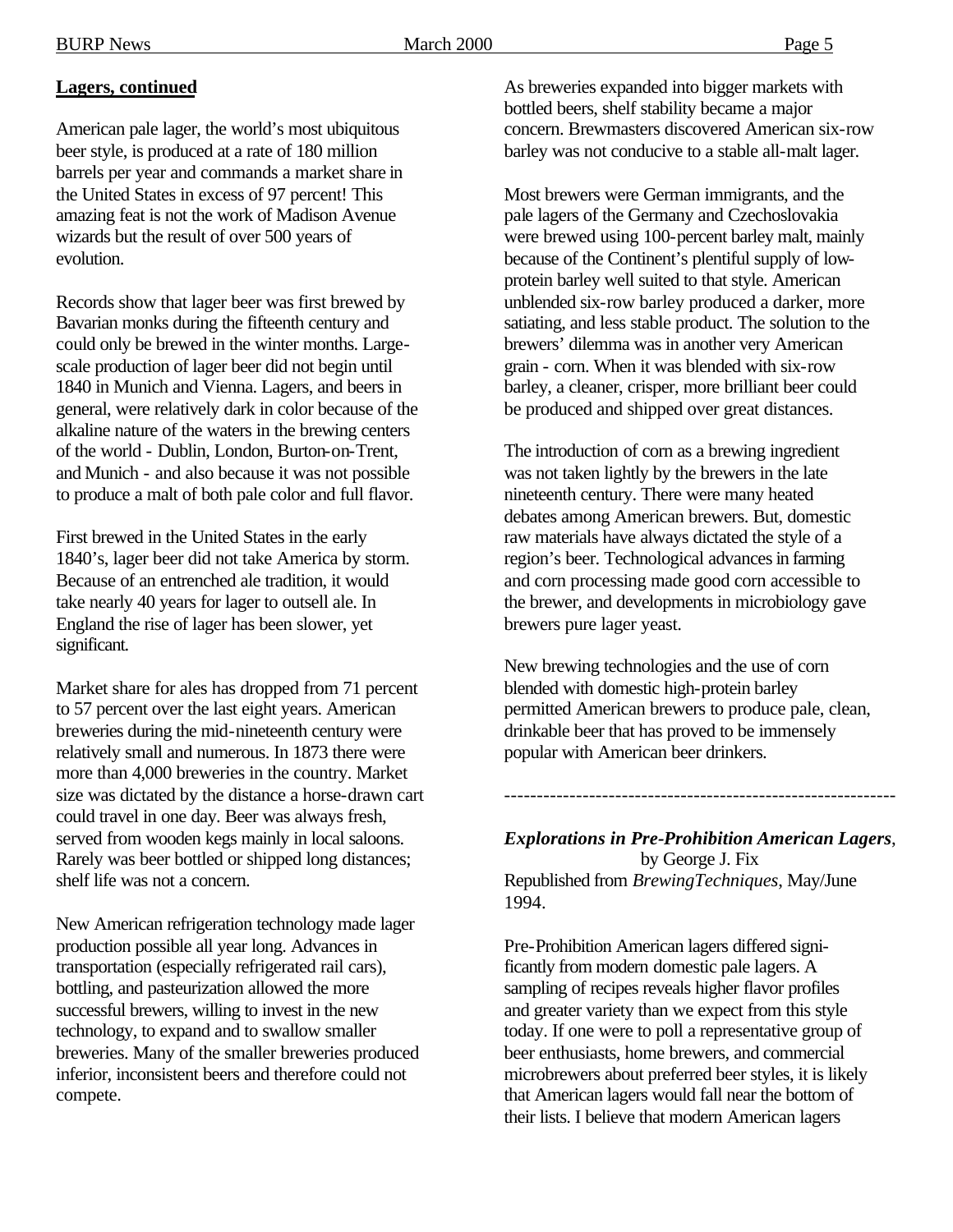BURP News 2000 March 2000 Page 6

reveal the legacy of Prohibition. Unlike other major brewing regions, North America had 13 years during which commercial beer production was banned. This period had deleterious effects on just about all aspects of American brewing, including the traditions that were established in the period from the 1850s to 1920. Before Prohibition, mainstream beer did not mean weak, flavorless beer.

Authenticity suggests that domestic six-row pale malt should be used, and I am constantly struck by how well six-row pale malt does in a formulation like this. According to Wahl-Henius, "... only sixrow barleys of Manchusia type can be considered for the preparation of chill-proof beers . . . In my experience, however, I get the best results in this formulation using malt from a domestic two-row barley call Hannchen." This barley was once grown in the Columbia River and Blue Mountain counties of Oregon . Its genealogy can be traced back to Hanna, the classic Moravian barley. This barley variety was brought to the United States early in the  $20<sup>th</sup>$  century (7), and it is reasonable to assume that it played an important role for quality-conscious turn-of-the-century brewers. Unfortunately, it is no longer cultivated. Brewers today wishing to work with a domestic two-row malt will have to settle for Klages or Harrington.

The primary feature that separates this beer from all-malt continental lagers is the use of flaked maize, an unmalted cereal grain. The flakes are hardly a cheap malt substitute. Indeed, they typically cost two to three times more than domestic malt, and they are even more expensive than premium imported malts. What one gets with this specialty grain is extra strength without the satiating effects of a high-gravity beer. Alcohol by itself is essentially tasteless. Nevertheless, it is a flavor carrier, enhancing the other active flavor components in a beer, as it does in this formulation. The maize also leaves a pleasant grain-like sweetness in the finished beer.

The chief advantage that flakes have over corn grits or rice is that, unlike the latter, flakes do not require cooking at boiling temperatures to achieve

gelatinization. Many feel that this is the key to the flakes' desirable flavoring .

The high hopping rate in this beer sharply distinguishes it from modern American lagers. Turn-of-the-century Budweiser labels, for example, had the Saaz hop proudly displayed as one of its ingredients. A good deal more uncertainty surrounds the domestic hops used. It is known that Clusters were popular among U.S. brewers.



# **Guidelines for Shipping Homebrew** *Ben Schwab*

So you want to enter that homebrew competition in East BF, Arkansas. How do you get your entry there? Well, you have two options:

1) **Drive/fly it there yourself.** Although this is the surest way to get it there safely, it is not feasible due to time and financial constraints (unless you're real rich and have no life).

2) **Use a carrier.** United Parcel Service (UPS) is the least expensive, but there are others such as Roadway Package Service (RPS) and the United States Post Office (USPS).

Given that you choose option 2, the most important thing is to package it properly. Package handlers tend to be in a hurry and don't "Handle With Care" no matter how many times you write it on the box, so you must wrap each bottle in something that will soften the blow when the delivery people drop kick the package into the truck.

The best material to use is bubble wrap. If you don't have any, then newspaper or old towels will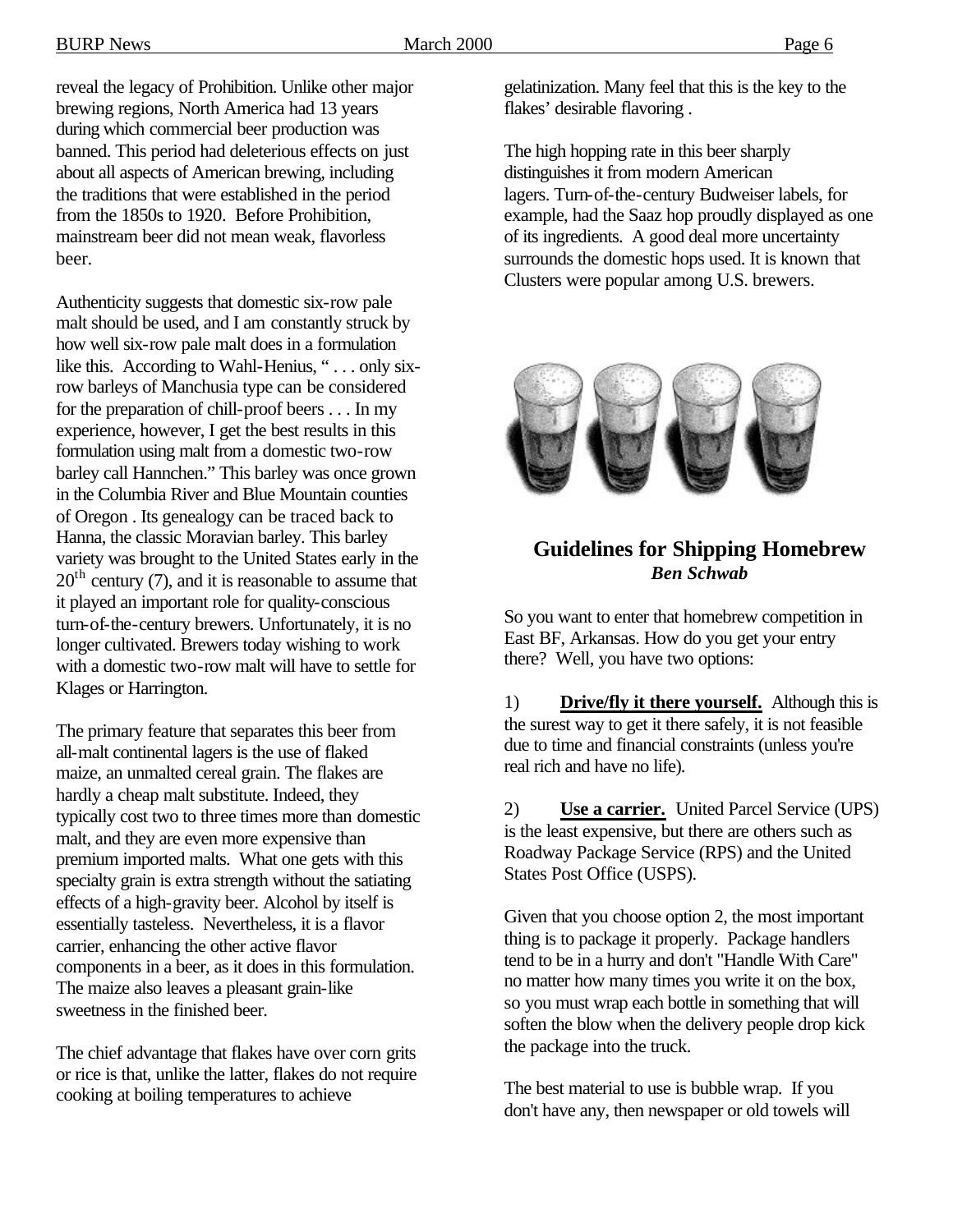have to do. Remember to wrap each bottle individually, to keep them from clanging against each other. Place all wrapped bottles in a box that is just big enough to hold them, so that they all fit snugly.

The package itself should be made of something rigid, like cardboard (i.e. not a brown paper bag). Wrap masking or duct tape around it, and write "Fragile - glass" on all 6 sides (not that this will help, but it might make the Neanderthals who bang it around feel a little guilty).

## It is important to know that *shipping alcohol across state lines without a permit is a federal offense*.

Therefore I do not advocate doing this - I'm just telling you how to wrap it if you do so. The carrier will probably ask you to write down what you're shipping, and you might want to say "Glassware", "Yeast samples" or "Mugs". Remember, I am not advocating lying or breaking any laws; I'm merely reporting what some other people have done (not me of course).

The carrier will give you a tracking number so you can call them to see the status of the delivery (en route, complete, lost, broken). Pray that they get it there, and that none of the bottles break.

I hope they start allowing plastic bottles in future competitions.



**Charlie Papazian Visit** *Judi and Reuben Rudd of Brew & Wine Masters*

Charlie Papazian is coming to the mid-Atlantic states in early April. He will spend one day in the Frederick/D.C. area, and his plans include:

 $\geq 11$  am to 12:30 pm - Booksigning at Flying Barrel in Frederick, MD (all welcome)

- ÿ *12:30 pm to 1:30 pm Lunch at Barley & Hops*, Riverside Mall, Rt. 355, Frederick, MD. Lunch includes sandwich, 1 side, 2 "house" brews, and gratuity. 100 Advance Tickets at \$15.00 available from March 1 - 31 at Flying Barrel, Barley & Hops, and Brew & Wine Masters.
- ÿ *7:00 pm Gourmet dinner prepared by Summit Station*, corner of Summit Avenue and Diamond Avenue, Gaithersburg, MD. 70 Advance Tickets at \$24.50, available only at Brew & Wine Masters, March 1 - 31. First come, first served. Seating is limited due to the capacity of Summit Station's upstairs room.

Charlie will be accompanied by his wife, Sandra, and they are fun to be around and talk about beer and other things! Charlie's main purpose in conducting this tour is to encourage new home brewers and support for local retailers. If you have friends who may not be members of a club and would like to meet Charlie, please encourage them to join in. We hope to see many of you either in Frederick or in Gaithersburg.

If you have questions, please call Judi, Reuben or Matt at Brew & Wine Masters, (301) 984-9557 or E-mail: **brwmstrsmd@cs.com** or check our website for the most current information **www.haveahomebrew.com** You can reach Bob Frank at Flying Barrel by calling 1-301-663-4491 or E-mail: **MFrank2923@aol.com**



**Local LiBeery Update** *Wendy Schmidt, BURP LiBeerian*

Damian Audley donated his entire collection of *Brew Your Own* (magazine) to the BURP Li-Beer-y before he dashed off to Japan. Check it out.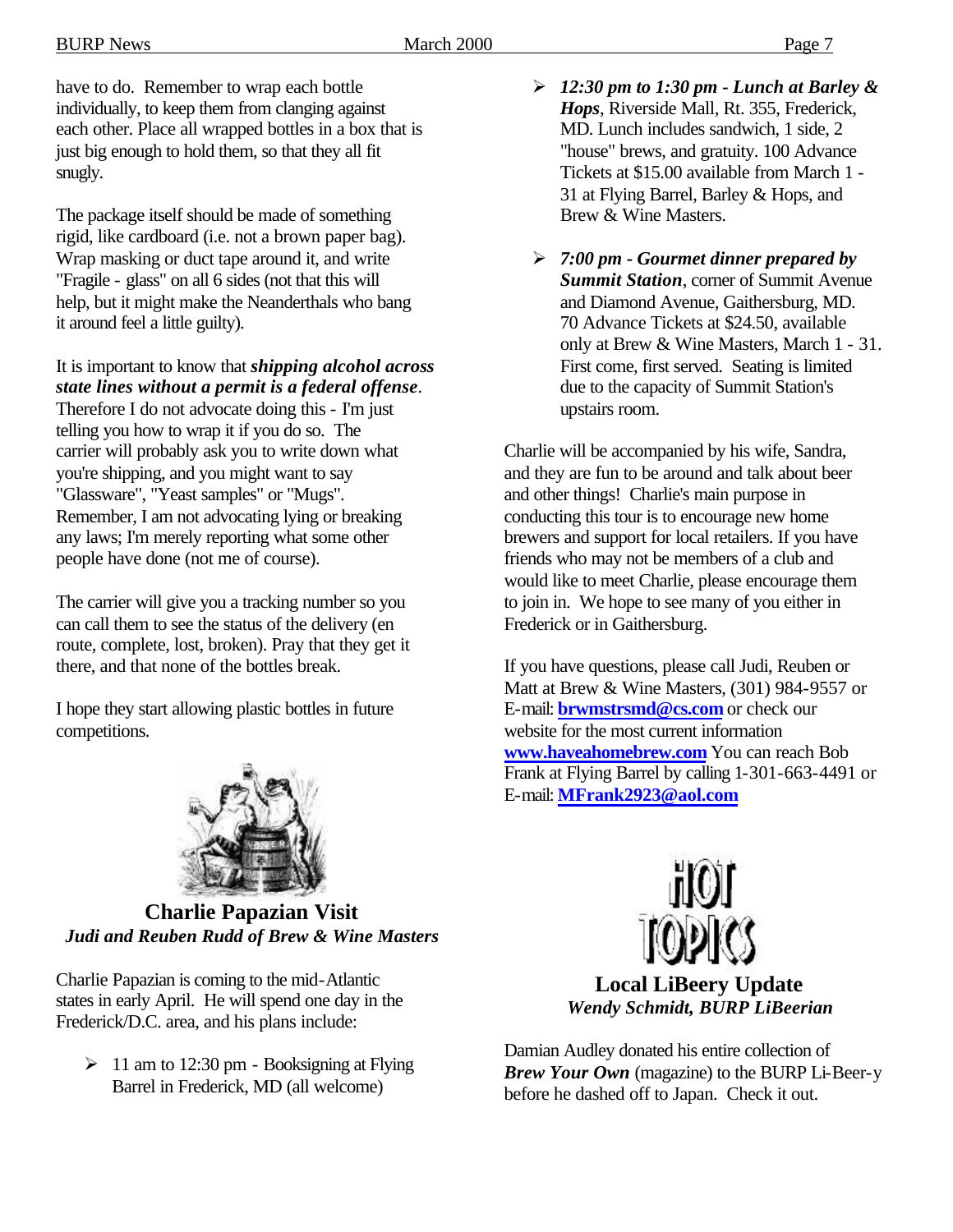*LiBeery Quiz:* Which one of these things is NOT in the BURP Li-Beer-y?

- a) A *short videotape of Jim Busch* with a soccer haircut, his brewhouse, his dog, a BURP meeting, and rain.
- b) A *1988 (!) CAMRA Guide*.
- c) A *parts/ordering catalog* for Perlick Dispensing Systems.
- d) A *photo album* of past BURP events.
- e) Almost every book in the *Beer Styles series*.
- f) A *longggg videotape* featuring: John Gardiner and a strategically placed tap handle, Ralph Bucca and a bird nest of hair, and Bill Ridgely in a VERY tight t-shirt.
- g) A *beer*.

**Answer:** It was a trick question. It contains all of the above AND someone spilled beer on some of the books! SO, see Wendy about the BURP Li-Beer-y to 'tap' this vital resource.

\_\_\_\_\_\_\_\_\_\_\_\_\_\_\_\_\_\_\_\_\_\_\_\_\_\_\_\_\_\_\_\_\_\_ **Recipe Corner** *Andy Anderson, Brewer of the Year*

\_\_\_\_\_\_\_\_\_\_\_\_\_\_\_\_\_\_\_\_\_\_\_\_\_\_\_\_\_\_\_\_\_\_\_\_\_\_\_\_\_\_\_\_\_

So, you took a look at the future BURP Club Contests & noticed IPA as one of the styles. And you thought to yourself, "Gee, thought sounds tasty. I wonder what would be a good recipe to use?" Well, why not try the winning recipe from last year from one of BURP's own. It is an *India*  Pale Ale, brewed by Keith Chamberlin, and it won 1st place in SoFB 99 for the IPA category.

100 Nookies 10.5 gallon all-grain recipe  $OG = 1.069$  $FG = 1.022$  $IBU = "Very High"$ 

Grist: 25 lb pale ale 1 lb munich malt 0.25 lb dark crystal malt 0.5 lb cara-munich 0.5 lb wheat

Mash at 152 F for one hour

#### Hops:

2.1 oz Chinook, 12% Alpha Acid, for 60 minutes 2.0 oz Centennial, 11% AA, for 60' 1.5 oz Chinook, 12% AA, for 30' 1.5 oz Centennial, 11% AA, for 15' 1.0 oz Chinook, 12% AA, at finish 1.0 oz Centennial, 11% AA, at finish

Yeast is Wyeast 1028 (London Ale) Primary fermentation is 2 weeks at 68 F.



# **For the Good of the Order**

#### *MARCH MEETING SPECIAL RAFFLE PRIZE***:**

Howard Cyr is donating a case of Otter Creek Porter as a raffle prize for the next BURP meeting at Chamdo.

#### **START YOUR OWN VINEYARD:**

*Wine grape cuttings* will be for sale @ March 25 BURP meeting. Bundles of 15 cuttings, each contains 1 variety - \$10. Varieties available: Foch, Cabernet Sauvignon, Seyval

For more information, contact: Ralph Bucca **chesbayvu@altavista.com**